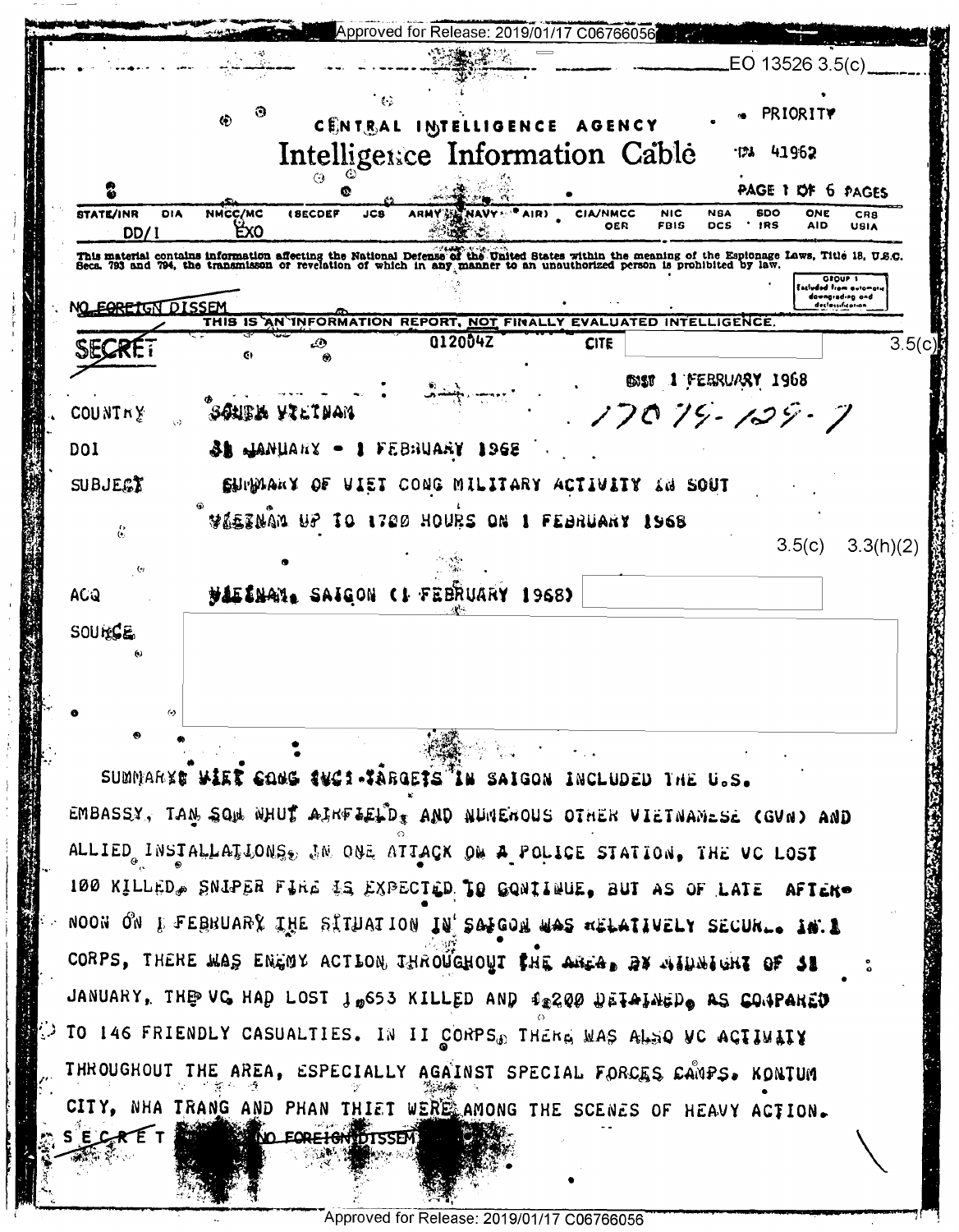41962  $-3.5(c)$ PAGE 2 OF 6 PAGES NO FORETGN DISSEM  $R_{\text{Incaton}}$ (dissem controls AS OF MIDNIGHT 31 JANUAHY THE VC HAD LOST AS LEAST 954 DEAD. ACTION ANTIF LIGHTER THAN ELSEWHERE. EXCEPT FOR MAJOR FIGHTS AN THE GIEN HOA AREA. AS OF MIJNIGHT ON 31 JANUARY, ENEMY DEAD TOTALED AT LEAST BEDG. IN IV CORPS THERE GERE UC ATTACKS ON DISTRICTS, TOWNS AND AIRFIELDS THROUGHOUT THE CORPS AMEA. AS OF MIDNIGHT ON 31 JANUARY, VC DEAD TOIALED 413. AS COMPARED TO 56 FRIENDLY KILLED. END SUMMARY. 1. SAIGON - IN ADDITION TO THE ATTACK ON THE U.S. EMBASSY THERE WAS A NUMBER OF ATTACKS WITHIN THE CITY AND IN THE ANEA SUBROUNDING TAN SON NHUT. THE MACV COMPOUND WAS HIT SEVERAL TIMES: THE ENEMY JAS A-LE 70 INSTALL A 50 CALIBER ANTI-AIRCHAFT TH NEAR THE FIELD: AS OF 31 JANUARY THE ENEMY HAD SUFFERED 100 DEAD IN THE TAN SON NHUT AREA. THE GOLF COURSE AND CHINESE IMETERY, WHERE THEY HAD HOLED UP, HAD BEEN HEAVILY BOMBED AND DIRAFED. AND THE ENEMY WAS LAST REPORTED TRYING TO SITHDHAS TOWARD GIA DINH. DAMAGE TO AIRCRAFT AND FACILITIES WAS SUIGHT AND U.S. CASUALITIES WERE VERY LIGHT. WITHIN SAIGON. THE HEAVIEST U.S. CASUALITIES WERE SUFFERED BY THE 716TH MP BAITALION. WHICH HAD SUFFERED 35 KIA AS OF 0400 HOURS ON 1 FEBRUARY, INCLUDING THOSE LOST AT THE EMBASSY. GOVERNMENT OF VIETNAM (GVN) POLICE CASUALTIES NOY BE AS HIGH AS 100 KIA. THE CHOLON POWER STATION WAS KNOCKED OUT AND SECRET NO FOREJEN DISSEM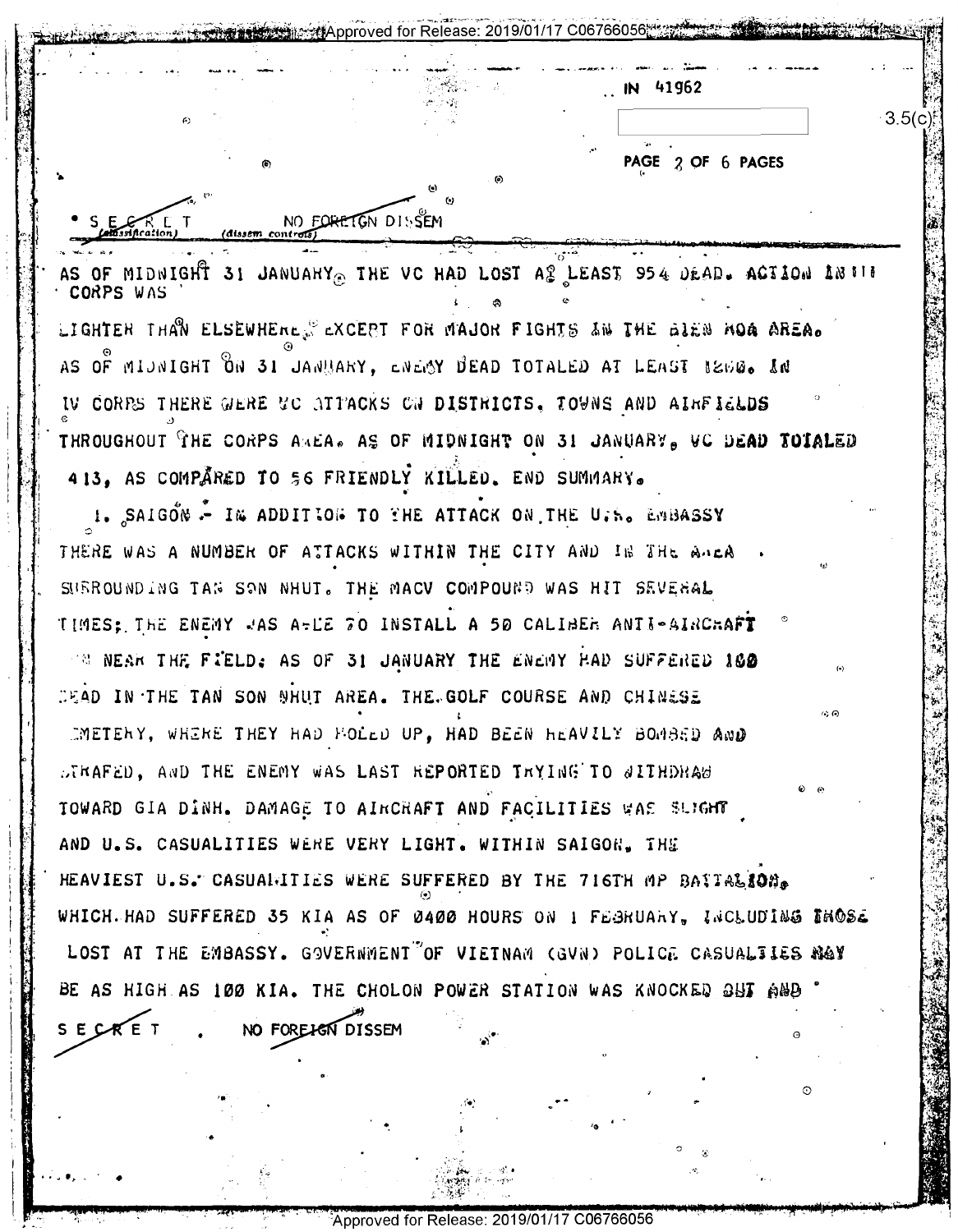| <b>Security</b> | <b>1999</b><br>se: 2019/01/17 C06766056 1 19 20 20 20<br><b>March</b> |     |
|-----------------|-----------------------------------------------------------------------|-----|
|                 | 41962<br>$\cdot$ IN                                                   |     |
|                 |                                                                       | 3.5 |
|                 | PAGE 3 OF 6 PAGES                                                     |     |

TWO POLICE SUBSTATIONS WERE HIT, RESULTING IN SEVEN FRIENDLY KIA AND 100 ENENY KIA. AN ATTACK ON THE HOC MON POLICE STATION RESULTED IN 100 ENEMY KIA AND 40 DETAINEES WHO WERE DESCRIBED AS "VERY YOUNG." TWO POWS CAPTURED TWO KILOMETERS FROM SAIGON SAID THAT TWO BATTALIONS (D-14 ANDOD-16) WERE MOVING FROM TAY NINH AREA INTO SAIGON. SNIPER FIRE IS EXPECTED TO CONTINUE, BUT THE SITUATION IN SAIGON IS NOW RELATIVEL SECURE. A FEW BATTALIONS OF THE U.S. IØIST WERE MOVED INTO TOWN, BUT OTHERWISE TROOP MOVEMENTS WERE NOT REQUIRED. NEVERTHELESS, NORMAL FACILITIES IN THE CITY WERE PARALYZED.

NO FORE TON DISSEM

(dissem, co

2. I CORPS O- THENE WAS ENERY ACTION THROUGHOUT THE CORPS. PRIMARILY IN NORTHERN AND CENTRAL I CORPS. A NORTH VIETNAMESE ARMY (NVA) BATTALION PENETRATED QUANG TRI CITY. AR ESTIMATED TWO COMPANIES TOOK AND HELD PORTIONS OF HUE NORTH OF THE RIVER CAND F& ES THE NFLSV FLAG OVER THE CITADEL). THE PHU BAI AND DANANG AIN BASES SERS HIS. A SWEEP AT THE DANANG BASE RESULTED IN ONE U.S. KIA AND 85 SNEST KIA. IN GENERAL, THE ATTACKS WERE CHARACTERIZED AS S'LUTS OF SHOOTING BUT NOT MUCH DAMAGE. HOI AN DISTRICT CAPITAL WAS ABANDONED TO THE ENEMY. AN ATTACK ON AN HOA RESULTED IN NO FRIENDLY KIA AS OPPOSED TO 80 ENEMY KIA. AN NVA REGIMENT AND NO FOREIGH DISSEM 00 SECRET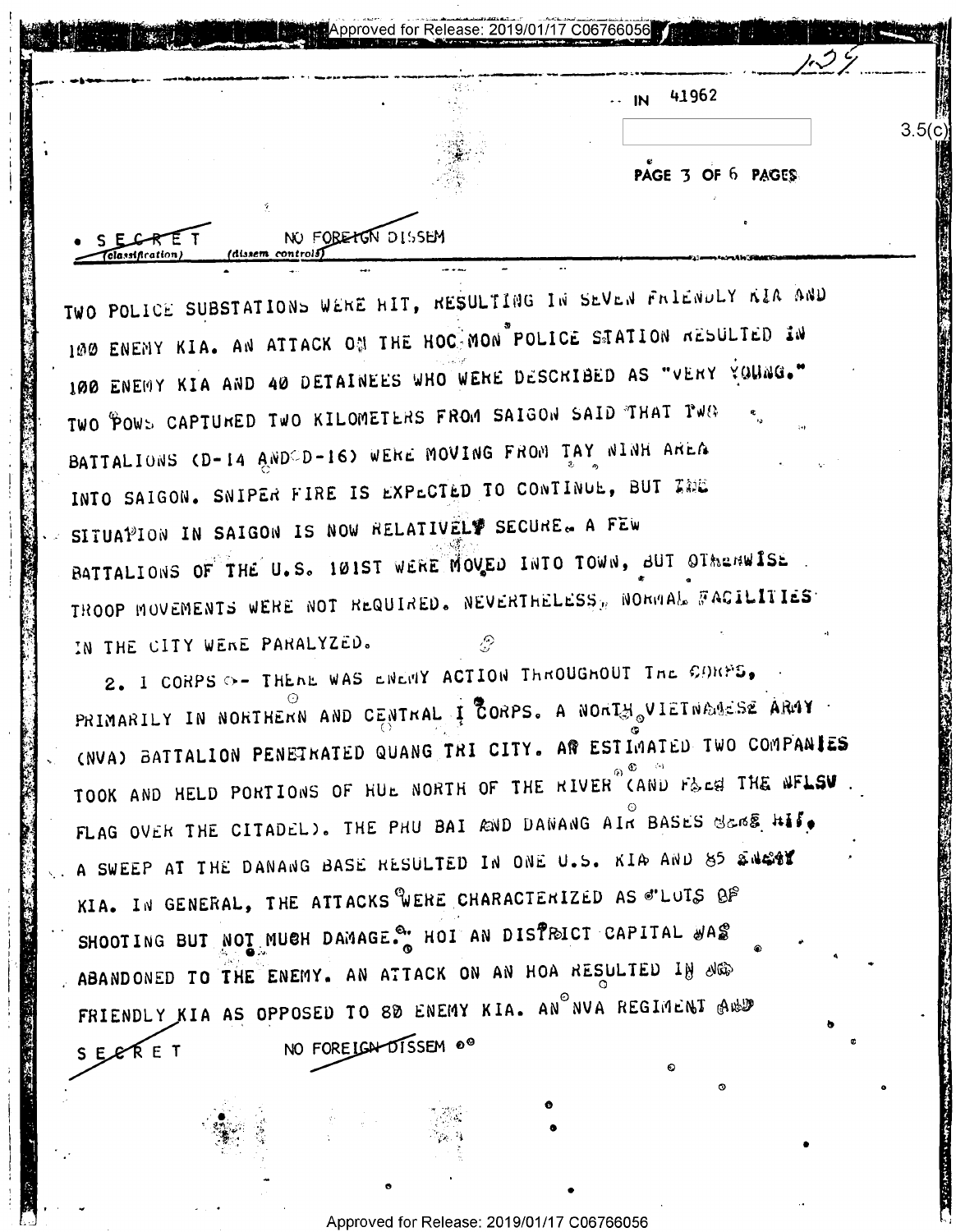|  | IN 41962 |  |
|--|----------|--|
|  |          |  |

POSSIBLY A SAPPER BATTALION ATTACKED TAM KY, RESULTING IN 27 FRIENDLY KIA AND 226 ENEMY KIA PLUS 65 DETAINEES. A SWEEP NEAR QUANG NGAI CITY RESULTED IN NO FRIENDLY KIA AND 62 ENEMY KIA. AS OF NOON 31 JANUARY, ACTION IN QUANG TIN PROVINCE HAD RESULTED IN 396 KIA. THE MAJORITY OF THEM YOUNG BOYS. AS OF MIDNIGHT 31 JANUARY, THE TOTAL FOR THE CORPS WAS 146 FRIENDLY KIA, 1,653 ENEMY KIA, AND 1,200 DETAINEES. FIVE ENEMY DIVISIONS NOW KING KHE SANH. AMERICAN MILITARY COMMANDERS VIEW ALL OTHER ACTION AS A PRELUDE TO ACTION HERE.

NO FORE HON DISSEM

3. POLITICALLY, DAI VIET AND BUDDHIST LEADERS IN DANANG **WAVE COOPERATED WITH THE GVN IN PREVENTING VC SPONSORED** DEMONSTRATIONS. THE VC CADRES INVOLVED REPORTEDLY CALLED FOR PEACE AND NEUTRALITY AND BELIEVED THAT THEY WERE PARTICIPATING IN THE LIBERATION OF THE CITY. IN AN ATTEMPT TO TAKE OVER A PAGODA IN DANANG, THE VC TRIED TO CONVINCE THE PEOPLE THAT THE VC HAD WOR A SIGNIFICANT VICTORY AND TAKEN OVER THE CITY; THERE WAS LITTLE REACTION AND THE GVN MADE A NUMBER OF ARRESTS.

4. II CORPS -- THERE WAS ENEMY ACTIVITY THROUGHOUT THE CORPS AREA, ESPECIALLY ATTACKS ON SPECIAL FORCES CAMPS. KONTUM CITY WAS HIT WITH 400 MORTAR ROUNDS AND REPULSED IS ATTACKS; AT ONE SECRET NO FOREIGN DISSEM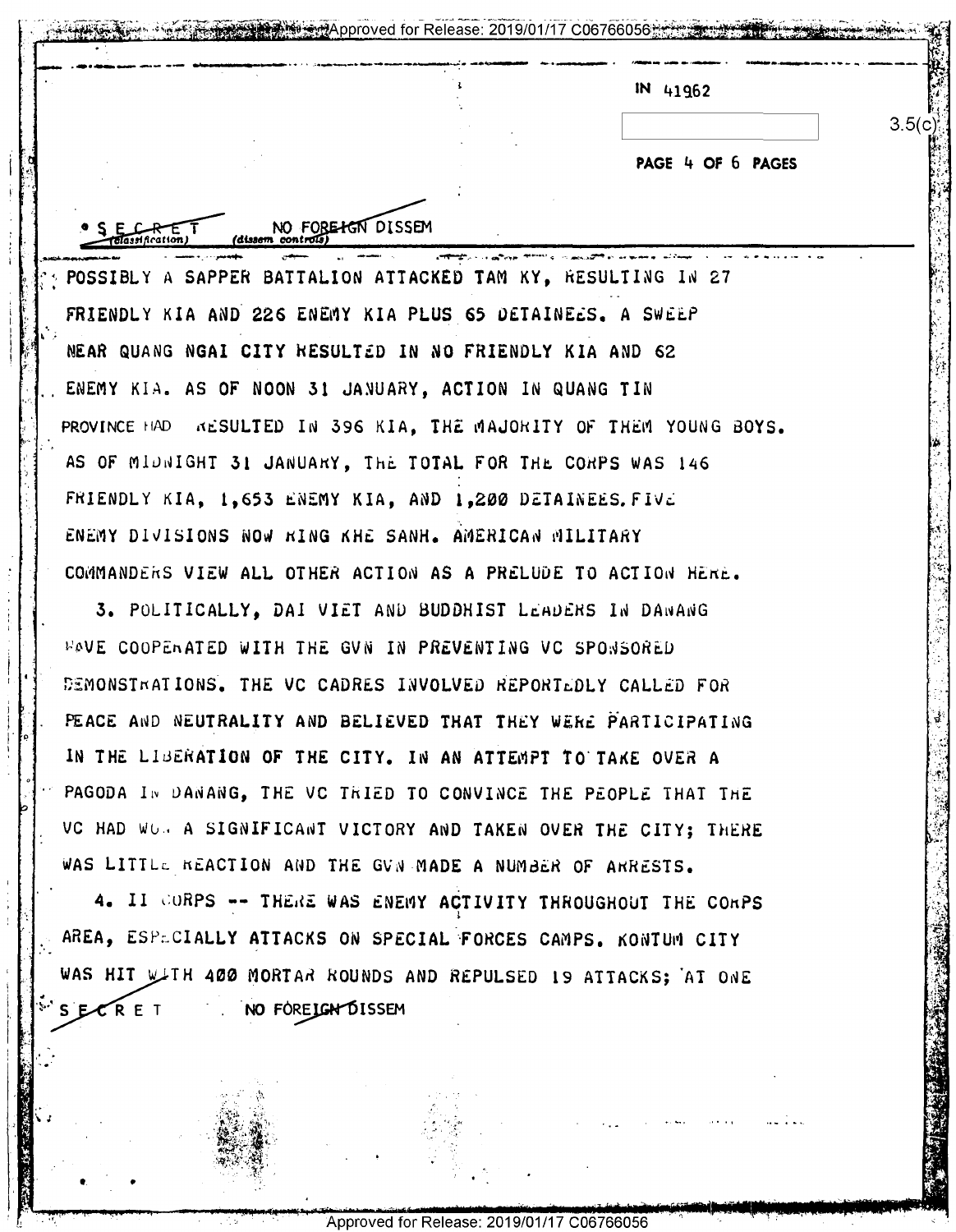| ΙN | 41962 |
|----|-------|
|    |       |

PAGE 5 OF 6 PAGES

 $3.5(c)$ 

TIME, 50 PERCENT OF THE CITY WAS UNDER VC CONTROL BUT POCKETS WERE BEING CLEANED UP AT DAWN ON I FEBRUARY. THERE WAS RELATIVELY LITTLE ACTIVITY IN PLEIKU. BAN ME THUOT AIR FIELD AND THE MACV COMPOUND WERE ASSAULTED BUT THE CITY WAS QUILT BY MIDNIGHT 31 JANUARY, ALTHOUGH THERE WERE TWO TO THREE ENEMY BATTALIONS AROUND THE CITY. THERE WERE MORTAR ATTACKS ON SEVERAL CITIES IN BINH DINH PROVINCE; AN ATTACK ON THE TUY HOA AIR FORCE BASE RESULTED IN 14 FRIENDLY KIA AND 76 ENEMY KIA. WITH 12 DETAINEES. NHA TRANG. ONE OF THE FIRST CITIES TO BE HARD HIT, SUFFERED A MORTAR ATTACK AND A REGIMENT-SIZED ATTACK ON THE AIR FORCE BASE. PHAN THIET WAS MORTARED AND ATTACKED BY 130 BATTALIONS (IN A UNIQUE CASE, ACCORDING TO REPORTS THUS FAR. THE VO HEAR SWITCHED TO CIVILIAN CLOTHES INSIDE THE CITY). THE TOTALS FROM 29 JANUARY TO MIDNIGHT 31 JANUARY WERE 179 FRIENDLY KIA AS AGAINST 954 ENEMY KIA. 160 DETAINEES. AND MANY WEAPONS CAPTURED. ENEMY LOSS STATISTICS WERE RISING SHARPLY AS DAYLIGHT PERMITTED BETTER COUNT AND REACTION.

NO FORELGY DISSEM

(dissem controls)

 $E$  $C$ RET classification)

**Approved for Release: 2019/01/17 C06766056** 

5. III CORPS -- ACTION IN THIS AREA WAS APPARENTLY LIGHTER THAN IN OTHER CORPS EXCEPT FOR MAJOR ENGAGEMENTS IN THE BIEN HOA AREA, RESULTING IN AN ESTIMATED 2,000 ENEMY KIA BUT VERY SESERET NO FORELGN DISSEM